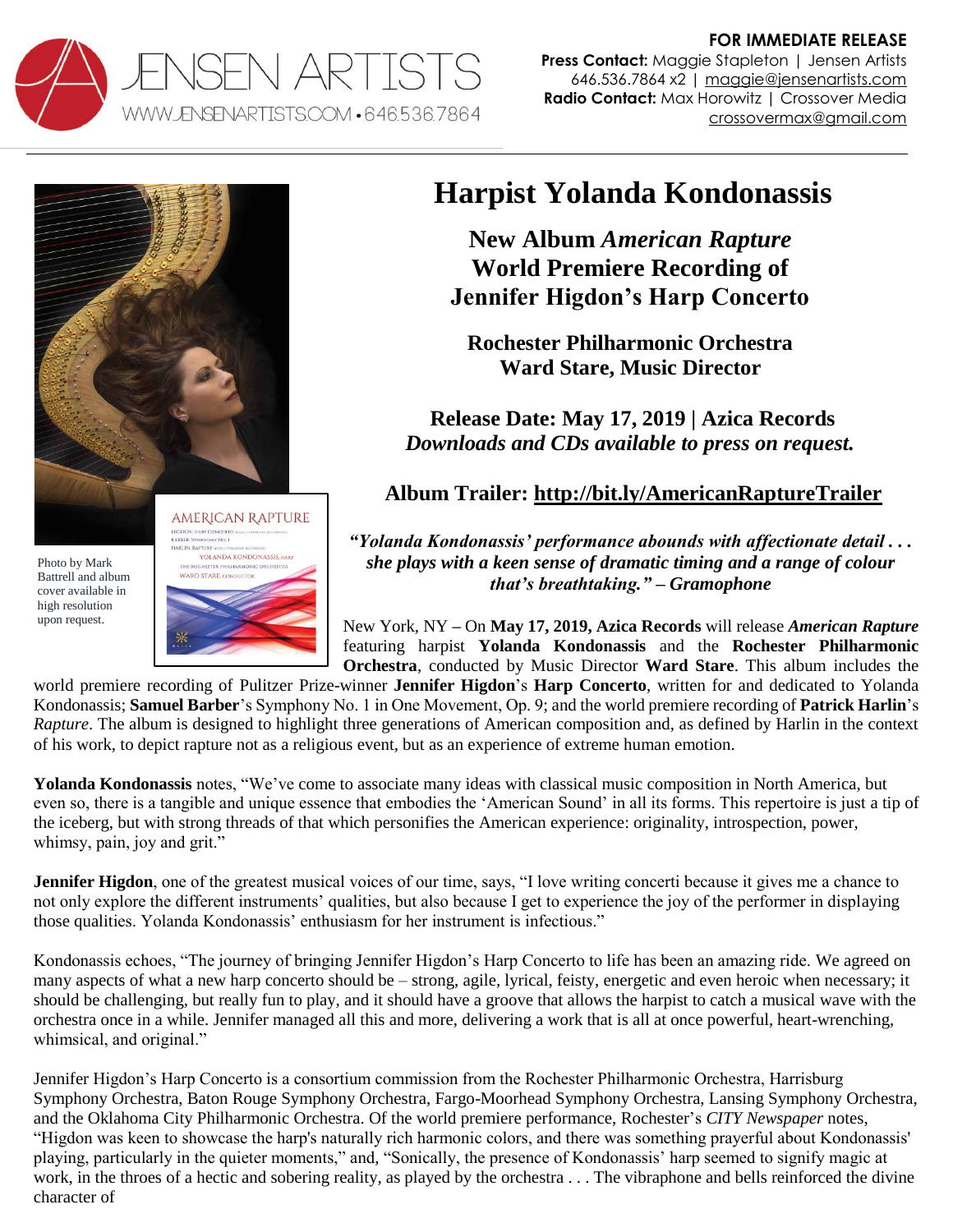Kondonassis' tone, and something akin to Renaissance song in Higdon's melodies only heightened the mystery." In the final movement, the critic observes, "The previously conventional concerto acquired a welcome avant-garde, dance-like quality."

## *American Rapture*

## **Rochester Philharmonic Orchestra | Yolanda Kondonassis, harp | Ward Stare, conductor Azica Records | Release Date: May 17, 2019 | Produced by Alan Bise, mastered by Bruce Egre Recorded September 17-20, 2018 in Kodak Hall at Eastman Theatre**

[1-4] Jennifer Higdon: Harp Concerto (2018) (b. 1962) 21:11 *Written for and dedicated to Yolanda Kondonassis*

[5] Samuel Barber (1910-1981): Symphony No. 1 in One Movement, Op. 9 (1936) 21:58

[6] Patrick Harlin (b. 1984): *Rapture* (2011) 8:45

**Yolanda Kondonassis** is celebrated as one of the world's premier solo harpists and is widely regarded as today's most recorded classical harpist. With "a range of colour that's breathtaking" (*Gramophone*), she has been hailed as "a brilliant and expressive player" (*Dallas Morning News*), with "a dazzling technique unfailingly governed by impeccable musical judgment" (*Detroit News*). She has appeared around the globe as a concerto soloist and in recital, bringing her unique brand of musicianship and warm artistry to an ever-increasing audience. Also a published author, speaker, professor of harp, and environmental activist, her many passions are woven into a vibrant and multi-faceted career. With hundreds of thousands of discs and downloads sold worldwide, Kondonassis' extensive discography includes twenty titles and her 2008 release, *Air* (Telarc), was nominated for a Grammy Award. *Ginastera: One Hundred*, celebrates Ginastera's 2016 centennial and was released in October 2016 on Oberlin Music. Her many albums have earned universal critical praise as she continues to be a pioneering force in the harp world, striving to push the boundaries of what listeners expect of the harp. The recipient of two Solo Recitalists Grants from the National Endowment for the Arts and a 2011 recipient of the Cleveland Arts Prize, Kondonassis has been featured on CNN and PBS as well as Sirius/XM Radio's *Symphony Hall,* NPR's *All Things Considered* and *Tiny Desk Concerts*, *St. Paul Sunday Morning,* and *Performance Today*. In addition to her active solo, chamber music and recording schedule, Kondonassis heads the harp departments at Oberlin Conservatory of Music and The Cleveland Institute of Music, and presents masterclasses around the world. For more information, visit [www.YolandaHarp.com.](http://www.yolandaharp.com/)

**Jennifer Higdon**, Pulitzer Prize and two-time Grammy winner, is one of the most performed living American composers working today. She is a major figure in contemporary Classical music, receiving the 2010 Pulitzer Prize in Music for her Violin Concerto, a 2010 Grammy for her Percussion Concerto and a 2018 Grammy for her Viola Concerto. Most recently, Higdon received the prestigious Nemmers Prize from Northwestern University which is given to contemporary classical composers of exceptional achievement who have significantly influenced the field of composition. She has also been the recipient of a Guggenheim, Koussevitzky, and Pew Fellowships, as well as two awards from the American Academy of Arts & Letters. Higdon enjoys several hundred performances a year of her works, and *blue cathedral* is one of today's most performed contemporary orchestral works, with more than 600 performances worldwide. Her works have been recorded on more than sixty CDs. Higdon's first opera*, Cold Mountain*, won the prestigious International Opera Award for Best World Premiere and the opera recording was nominated for 2 Grammy awards. Dr. Higdon holds the Rock Chair in Composition at The Curtis Institute of Music in Philadelphia. Her music is published exclusively by Lawdon Press. For more information, visit [www.jenniferhigdon.com.](http://www.jenniferhigdon.com/)

**Ward Stare** was appointed the twelfth music director of the Rochester Philharmonic Orchestra in 2014 and has been hailed by *The Chicago Tribune* as "a rising star in the conducting firmament." Praised by *The New York Times* for "inspiring musicians to impressive heights," his numerous guest conducting appearances include engagements with the symphony orchestras of Baltimore, Sydney, Pittsburgh, Atlanta, Detroit, and Toronto, as well as with the New World Symphony and Calgary Philharmonic. He made his debut with the Metropolitan Opera in 2017, conducting nine performances of Franz Lehár's The Merry Widow with Grammy-winning mezzo-soprano Susan Graham in the title role. His frequent collaborations with the Lyric Opera of Chicago began in 2012, conducting a production of Hansel and Gretel, returning in 2013 for Die Fledermaus, and again in 2014 to lead Porgy and Bess to rave reviews. Stare served as resident conductor of the Saint Louis Symphony Orchestra from 2008 to 2012 and made his highly successful Carnegie Hall debut with the orchestra in 2009, stepping in to lead H. K. Gruber's Frankenstein. Stare has enjoyed an ongoing relationship with the SLSO and returns frequently as guest conductor. As a passionate advocate for arts education, Ward Stare has served as a Distinguished Artist at the Robert McDuffie Center for Strings at Mercer University since 2012. Stare is an enthusiastic collaborator and champion of new music, including the world premiere performance of 'Pravda,' by Academy Award-winning composer Elliot Goldenthal and the regional premiere of